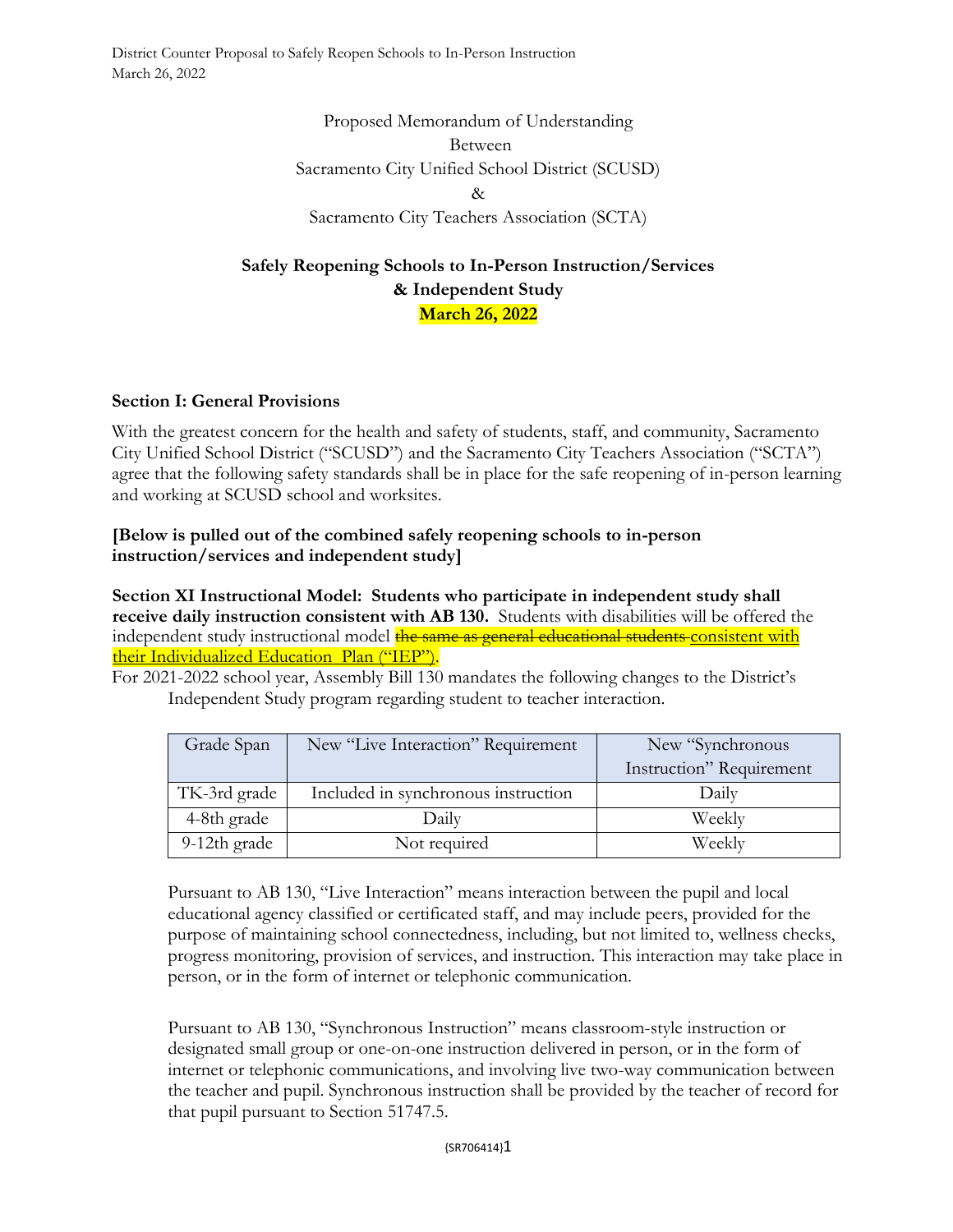### A. **Traditional In-Person Instruction:**

1. The parties will implement a traditional, in-person instructional model.

2. In the event that students are required to quarantine, short term independent study shall be conducted consistent with Education Code, including but not limited to requirements for student/parent agreements and appropriate documentation of student participation and attendance. The parties will mutually agree on a standardized method of documentation of student participation and attendance. In the event a student needs to quarantine, the teachers of record and other services providers will assign instructional work to students through Google Classroom, packets, and consumables based on the learning needs of the individual student as determined by the teacher. Staff will be compensated for the extra time required to provide said instructional material, administrative processing, instruction or other services to students during short-term independent study. Staff will be compensated for all additional time worked at the contractual hourly rate of pay subject to regular District procedures including supervisor approval, which shall not be unreasonably denied.

## B. **Independent Study (traditional):**

1. The District shall maintain traditional Independent Study options to students in compliance with AB 130, and subject to negotiations with SCTA.

- C. The District shall also provide a non-concurrent Independent Study/Distance Learning Only option to students.
	- a. The Independent Study options shall include the following provisions:
		- i. **Right to Return to home school. During the 2021-22 school year,**  students and staff will be allowed to return to their home school (within the same grade level/content area) when they return to in-person learning. For staff who complete the 2021-22 school year teaching Independent Study and who return to their home school at the beginning of the 2022-23 school year, they will be returned to their home school within the same grade level/content area based on enrollment. If the enrollment at the school does not provide for such a return in the 2022-23 school year, returning staff members will be treated as if they were part of the staffing complement for the 2021-22 school year with regarding to assignments and surplussing, subject to the provisions of the Collective Bargaining Agreement.
		- ii. **Maintenance of Staff at Home School**: The District will maintain the staffing levels for certificated staff at the home school for 2021-22 school year. Students who disenroll from the home school to Cap City will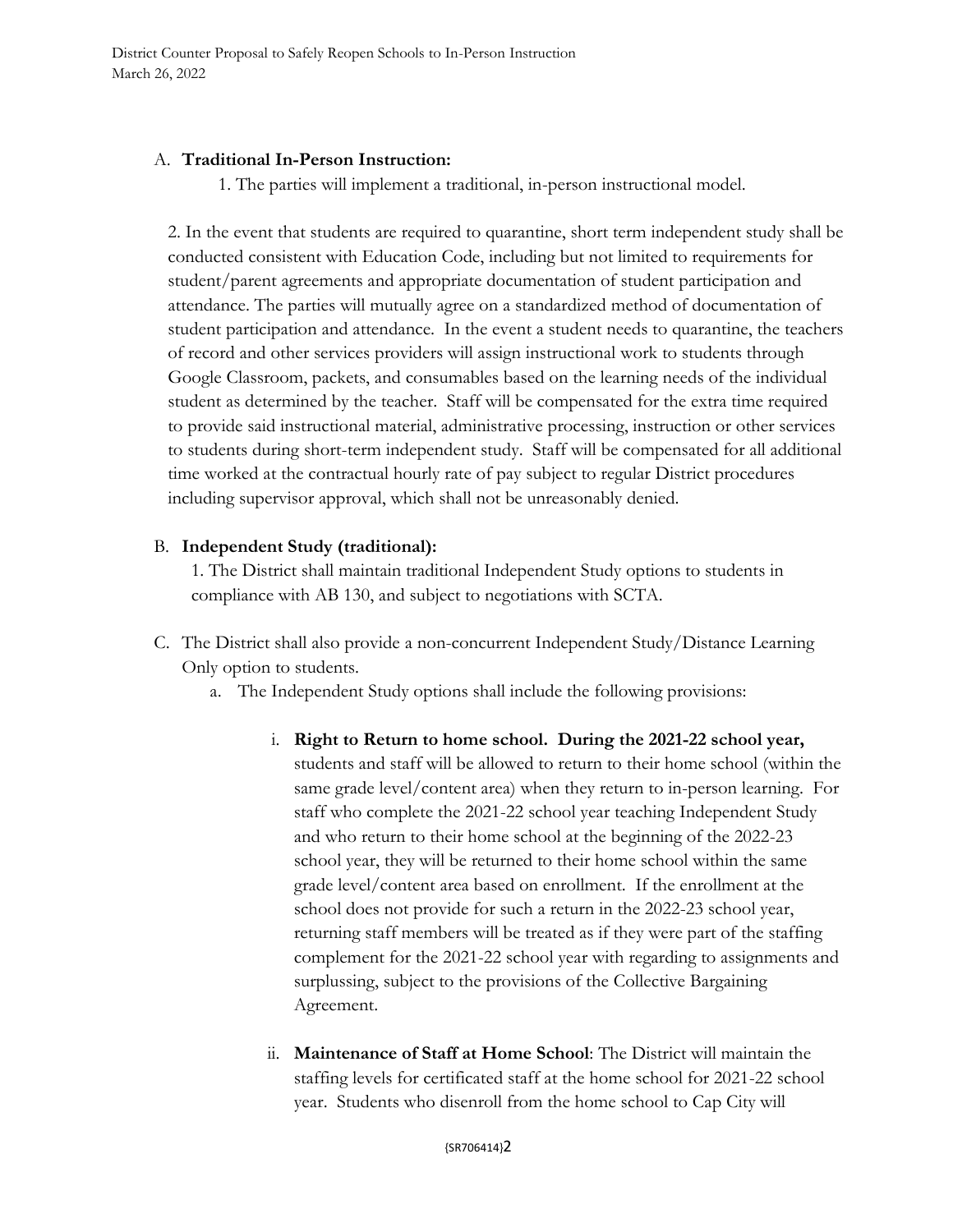continue to be counted in the enrollment numbers of the home school for staffing purposes.

- iii. **Filling of Non-traditional Independent Study Positions:** The District will post available, Independent Study positions, for application among bargaining unit members. Positions will be awarded first to certificated staff who need accommodations as set forth in Section X above. If vacancies remain after those positions have been awarded, positions will be awarded in order of seniority. [Discuss with SCTA as to whether this is necessary]
- **Cap City Staffing:** Staffing for Independent Study at Cap City for those students enrolled in the traditional independent study program shall be consistent with the staffing model that was in place during the 2019-20 school vear.
- v. The District will offer offered voluntary professional development to unit members teaching in independent study to support their work during prior to the 2021-2022 school year. Unit members electing to participate in this professional development will be paid at the contractual hourly rate.
- vi. The District will seek volunteers from the independent study teachers and other professional support staff as appropriate to meet with parents/guardians/students, participate in IEP team meetings, and perform other work before the beginning of their contractual work year in order to comply with AB 130. Unit members who volunteer and perform such work will be paid at the contractual hourly rate. If there are more volunteers than hours available, hours will be assigned by seniority.
- vii. In addition to staff who are assigned to Capital City, teachers at any site may voluntarily provide virtual instruction in their current teaching and credentialed subject area and shall be provided per diem compensation at their contract hourly rate for eight (8) hours each week for students that are enrolled at Cap City. Such teachers shall be assigned no more than 10 students. Teachers shall provide any required daily live interaction and/or synchronous instruction (up to one [1] hour, based on grade level) consistent with AB 130 either individually or in a group setting as necessary to meet the needs of their individual students. The additional time (minimum of three hours) shall be teachers' prep time. Teachers shall use Google Classroom related to providing virtual instruction, and are responsible for assignments, assessment, attendance, grading, and parent communication. Teachers shall be supervised by Cap City administration relating to this independent study related work. The number of such per diem positions and length of service shall be as [as determined by the parties] based upon the District's needs through the end of the 2021-2022 school year. If there are more teachers who are interested in volunteering for such extra work than the work available,